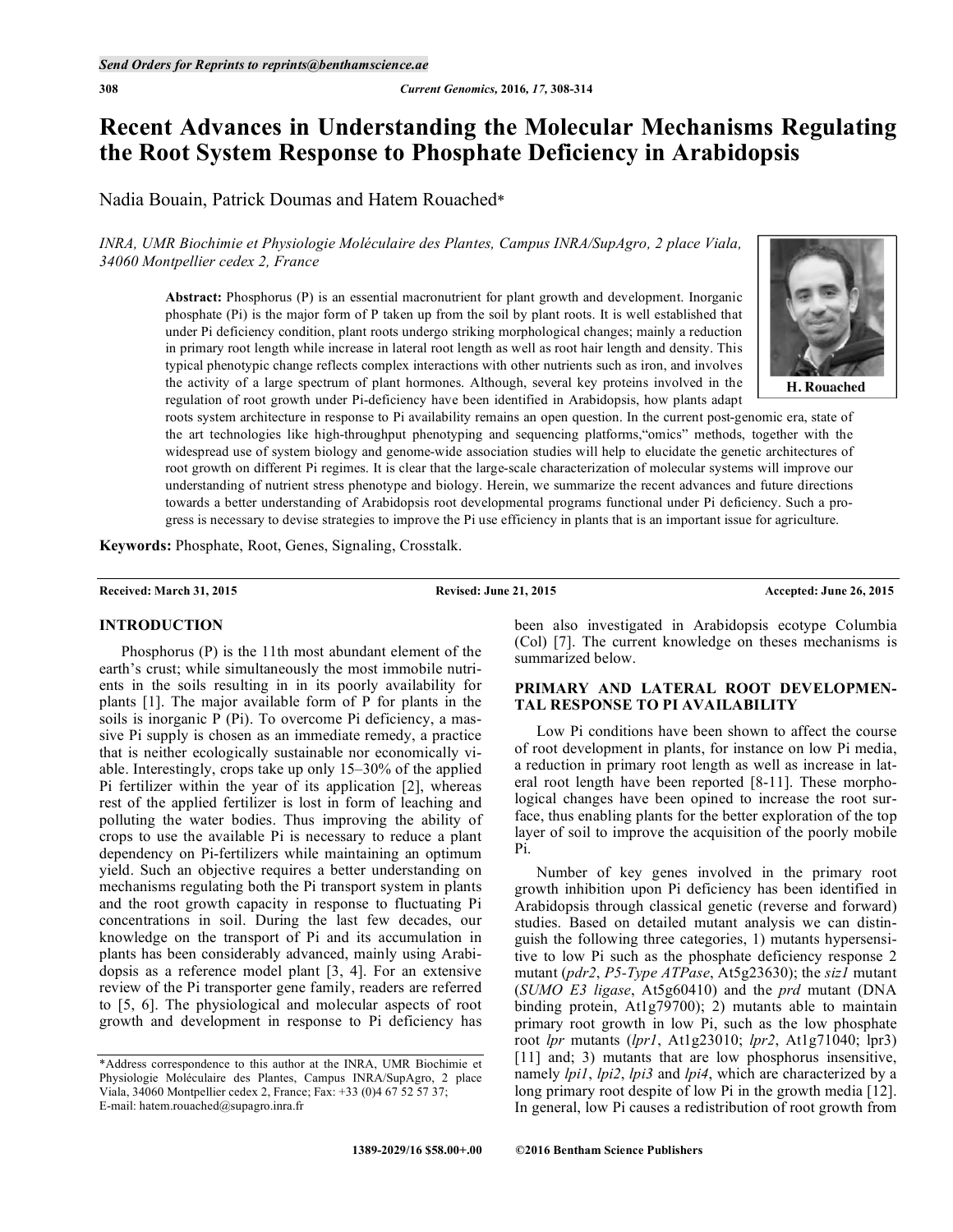the primary root to the lateral roots and the later becoming denser [8, 13]. Although this observation is overstated in some mutants such as the *siz1* mutant displaying an increase of lateral root number, or the pdr2 and the ribonuclease polynucleotide phosphorylase mutant (pnp, At3g03710) that presents highly branched lateral roots.

 Substantial natural variation of root developmental response to Pi deficiency can be easily observed using hundreds of available accessions of Arabidopsis genus [14]. Numerous initiatives in the development of high-throughput plant phenotyping platforms using robotic-assisted imaging and computer vision-assisted analysis tools are engaged [15, 16].

 The availability of the complete Arabidopsis genome sequence has dramatically accelerated traditional genetic research on root biology, and has also enabled entirely new experimental strategies to be applied [17]. The availability of genome sequences of various plant species coupled with root phenotyping tools have allowed the emergence of the genome-wide association studies (GWAS) as an excellent strategy to dissect the genetic basis of many plant traits in responses to abiotic stresses. GWAS combined with expression analyses, allows the identification of genomic regions and causal genes, associated with biological processes such as root development. For instance, [15] reports a costefficient phenotyping system for Arabidopsis roots that enables scalable image acquisition and processing, as well as storing of positional information of plant genotypes and automated annotation of multiple genotypes per plate. The setup and evaluation of the performance of this system to produce and process a large data set as well as its robustness toward different growth conditions was discussed [15]. Recently, this system was used and allowed the identification of a new F-box gene, *KUK*, involved in the regulation of root meristem and cell length [18]. The availability of nucleotide and protein sequences allowed the identification of the polymorphisms in the coding sequences as the major causes of *KUK* (F-box) allele–dependent natural variation in root development [18]. Therefore, GWAS strategy has proved its reliability to explore the genetic determinants underlying the plasticity of root growth in response to Pi availability.

 Pi starvation activates a large-scale change at the transcriptome and proteome levels in plant shoots and roots [19, 20]. Gene expression profiles (microarrays) of a highresolution set of developmental time points within a single Arabidopsis root and a comprehensive map of nearly all root cell types has been reported [21]. These data revealed complex programs that define Arabidopsis root development in both space and time. It will very interesting to combines cell sorting with microarray analysis to generate the global expression pattern for every cell type in the root under Pi deficiency conditions. If this information could be obtained for every cell type and every developmental stage of the root grown under limited Pi condition, it would provide an allencompassing picture of the regulatory networks controlling root development. From this dataset all transcription factors that are expressed in a tissue-specific pattern can be identified. Localizing these transcription factors and determining their immediate targets will be instrumental for a better understanding of complex biological systems such as root development.

 In conclusion, combination of the above mentioned innovative approaches will certainly complete the current understanding on genes and their regulatory network involved in the regulation of primary root development, but also others root traits in response to Pi availability.

### **ROLE OF ROOT TIP IN SENSING AND RESPOND-ING TO Pi STARVATION**

 Recent works have shown that the external, but not the internal, low-Pi content conditions the primary root growth arrest; this is a typical local response to low-Pi [22, 23]. Accumulating evidence indicates that the root tip plays a critical role for sensing and responding to Pi starvation. The physical contact of the root tip with low-Pi medium is necessary and sufficient to severely reduce the root growth capacity [24]. The conditional short root phenotype of pdr2 under Pi limitation can be rescued by supplementing the Pi-limiting media with phosphite (Phi), which leads to resume the root meristem activity [25, 26]. The *PDR2* gene (P5-type ATPase) appears to function in the endoplasmic reticulum (ER) and act as a Pi sensitive checkpoint in root development in low Pi media through the maintenance of the stem-cell fate [27]. PDR2 in Pi-deprived roots is required for proper expression of a key regulator gene of root patterning, *SCARECROW* (*SCR*), and affects *SHORT-ROOT* (*SHR*) movement towards the endodermis [27]. It was also observed that *PRD*, an Arabidopsis *AINTEGUMENTA-like* gene, was involved in root architectural changes in response to Pi starvation by controlling primary and lateral root elongation [28]. The Low Phosphate Root1 (*LPR1*, ferroxidase), as its paralog *LPR2*, are expressed in the root tip, comprising the meristem and root cap [24]. It is noteworthy that *PDR2* and *LPR1* expression domains overlap in the stem-cell niche and distal root meristem [27], which strengthens the hypothesis that these two genes function together in an ER-resident pathway that adjusts root meristem activity in response to external Pi. Taken together, these data attest the critical role of the root tip in Pi starvation response.

 Fortuitously, multiple sets of Arabidopsis microarray data have been assembled in various available databases, as well as data mining and analysis tool boxes such as TAIR [29], NASCArrays [30], the Stanford Microarray Database [31] and GENEVESTIGATOR [32]. These data sources can be combined with several meta-analysis tools using a guiltby-association principle to help visualise correlated gene expression, such as ATTED-II [33], and CressExpress [34]. The functional annotations in the gene's co-expression neighbourhood can then be used to hypothesise a biologically relevant relationship. Using ATTED ver7.1 (http://atted.jp/), the co-expression relationship of *AtLPR1*  (At1g23010) and *AtLPR2* (At1g71040) and *AtPDR2*  (AT5G23630) can be investigated. Interestingly, such an analysis revealed that LPR1, LPR2, and PDR2 genes constitute a different set of co-expressed genes, which illustrate the existence of co-expression clusters that correspond to different functional modules involved in regulation of root development. A comprehensive protein–protein interaction map would be another valuable resource that would help identifying new network connections.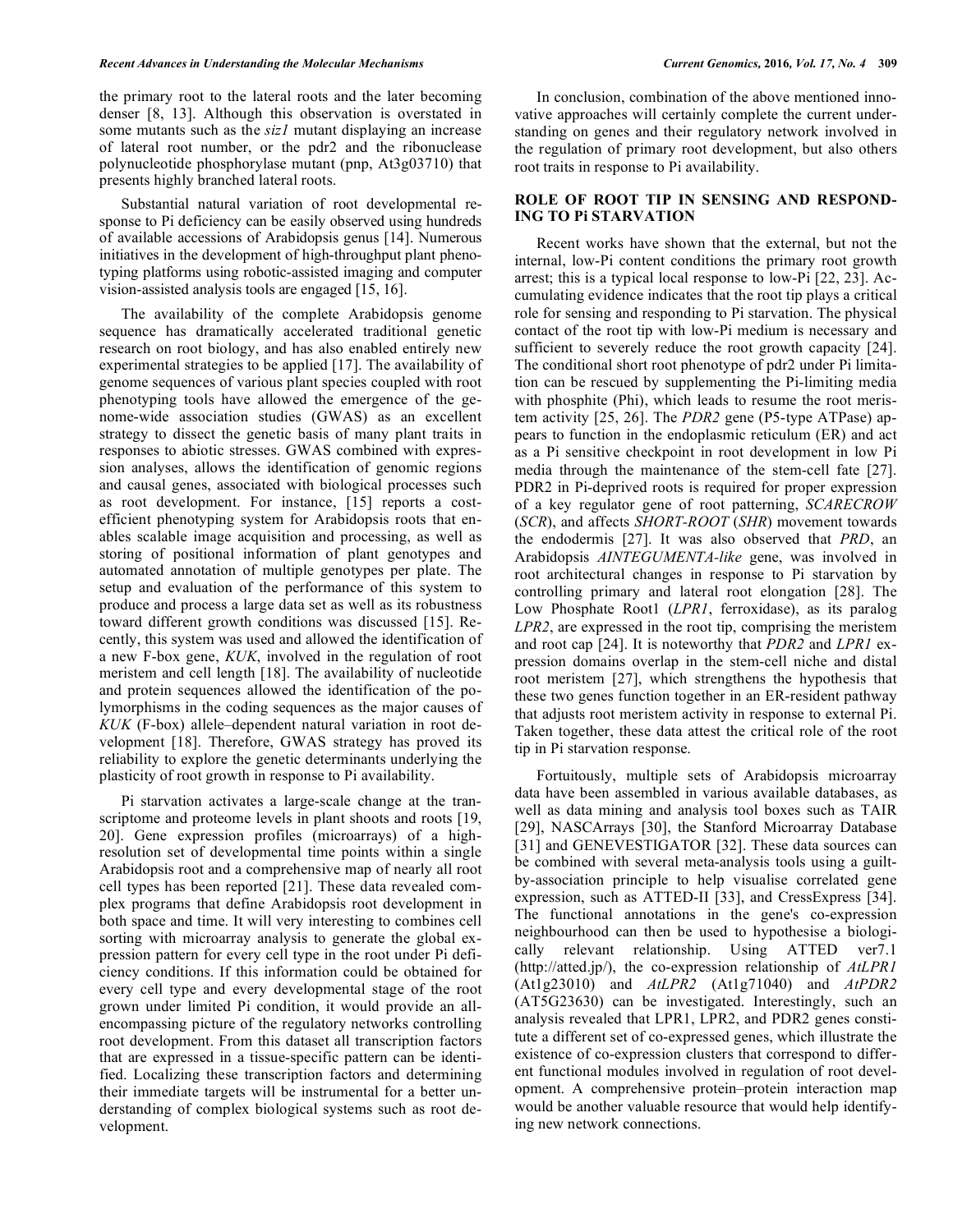### **PRIMARY ROOT GROWTH UNDER Pi STARVA-TION: INTERACTION WITH OTHER NUTRIENT AVAILABILITY**

 Variation in the experimental design and the composition of the growth media impacts the morphology of the roots of Pi-deficient plants [10, 11, 35]. Concentrations of iron (Fe) and other microelement contaminants in gelling agents cause significant variations in the morphological responses to Pi deprivation [35]. Therefore, the root phenotype could not be the only "placemark" to define status of Pi in plants [36]. For example, similarly to low Pi, Fe deprivation induces an increase in root hair length and density [37-39]. We have learned recently that the morphological changes in root architecture upon Pi starvation are most likely an outcome of the complex interactions between Pi and the Fe [24, 35]. Indeed, the Pi-deprived plants over-accumulate Fe, resulting supposedly to a Fe toxicity effects in roots. In line with this statement, the reduction of Fe concentration in the medium, in spite of low concentrations of Pi, leads to the recovery of the primary root elongation and the ability of plant to uptake Pi [35]. Therefore, Pi deficiency-induced root growth inhibition depends on external Fe presence and is initiated by accelerated differentiation of elongating cells, followed by a decline in meristematic cells [40]. The molecular basis and the nature of the cross-talks between Pi and Fe homeostasis start to emerge. Very recently, [40] reported that the two functionally interacting genes, *LPR1* and *PDR2*, facilitate cell-specific apoplastic Fe and callose deposition in the meristem and elongation zone of primary roots upon Pi limitation. This work highlights the importance of calloseregulated symplastic communication in root meristems for the perception of Pi availability, which likely depends on Fe redox cycling. However, taken into account that the inhibitory effect on the growth of Pi-deprived pdr2 mutant roots was shown to be mostly independent of Fe concentration in the media [27], it is thus clear that plants have evolved distinct Pi-signalling pathways that are dependent and independent of metal ions availability. In addition to Fe, zinc (Zn) availability in the growth media has also been shown to inversely impact the Pi uptake and accumulation on plants [41-43]. It will be interesting to decipher the root phenotype under conditions of Pi availability linked with Zn excess or deficiency conditions. To further address the question of a regulatory connection between ions signalling pathways and root growth capacity in Arabidopsis thaliana, combination of bioinformatics, system biology, molecular genetics and genomics experimental approaches should be more effective at unravelling complex cross-talk mechanisms compared to previous, single approach, studies.

### **ROOT HAIRS DEVELOPMENT IN RESPONSE TO Pi AVAILABILITY**

 The role of root hair in anchoring the plant to the soil is proposed but not fully established. The ability of Arabidopsis mutants affected in root hair development to adhere to the growth medium is compromised in the case of actin double mutant *actin2actin7* (*act2act7*; AT3G18780, AT5G09810), but not in the case of the *ROOT Hair Defective 2 (rhd2-1*; AT5G51060) mutant, which is defective in NADPH oxidase and hence ROS production [44]. Nevertheless, the implication of root hair in the acquisition of nutrients from the soil solution is well established. Pi deficiency affects the root hairs growth (Fig. **1**).



**Fig. (1).** Changes in primary root length and root hairs in *Arabidopsis thaliana* grown either in presence (1 mM) or in absence of inorganic phosphate (Pi) for two weeks.

 In case of Pi, the importance of root hairs in the absorption of this element has been proven earlier using the Arabidopsis mutants affected in root hair elongation (*rdh2*, AT5G51060) or reduced root hair density (*rhd6*, At1g66470) [45-48]. It is a proven fact that a plant increases its root hair length and density under Pi deficiency. These morphological changes can be seen as a strategy to further empower the capacity of a root system to explore more soil surface, to penetrate into the finest structures of the soil and to enhance the acquisition of available Pi. For instance, Pi-deficient plants increase root hair density by the formation of shorter cells, resulting in a higher frequency of hairs per unit root length, and additional trichoblast cell fate assignment via increased expression of the *ENHANCER OF TRY AND CPC* (*ETC1*, At1g01380) gene [49]. There is a growing list of Arabidopsis genes involved in root hair proliferation in response to low Pi condition. Mutants in these genes can promote root hair formation such as the SUMO E3 ligase gene *SIZ1* (At5g60410) [50], the transcription factor genes (*WRKY75*, At5g13080; *bHLH32*, At3g25710) [51], the transcription factor *phll/phrl*(At5g29000/At4g28610) [52]. Other genes have been also identified including the F-Box protein with WD40 domain (*fbx2*, At5g21040), inositol polyphosphate kinase (*ipk*, At5g42810), Raf like Kinase (hsp2, At5g03730) [53], loss of heat shock protein (HSP2, At5g03730), or the loss of the F-box gene BX2 (At5g21040) [54]. All these gene mutants have higher root hair density in low Pi conditions. Mutants that also reduce and or inhibit root hair growth have been described for e.g. the ubiquitin protease (*ubp14/per1*, At3g20630) [55], gibberellin biosynthesis (*ga1-3*, At4g02780), and the transcription factor (*rsl4*, At1g27740). A recent study on the natural variation of the root hair responses to local scarcity of Pi in a large panel of A. thaliana accessions (166), using GWA mapping, allowed the identification of some accessions showing no root hair under Pi deficiency or in the opposite longer/denser root hair formation under this condition. GWAS analysis revealed new genes involved in the response of root hairs to scarce local Pi level including (*CYR1*, At1g32360 and *RLP48*, AT4G13880) [56].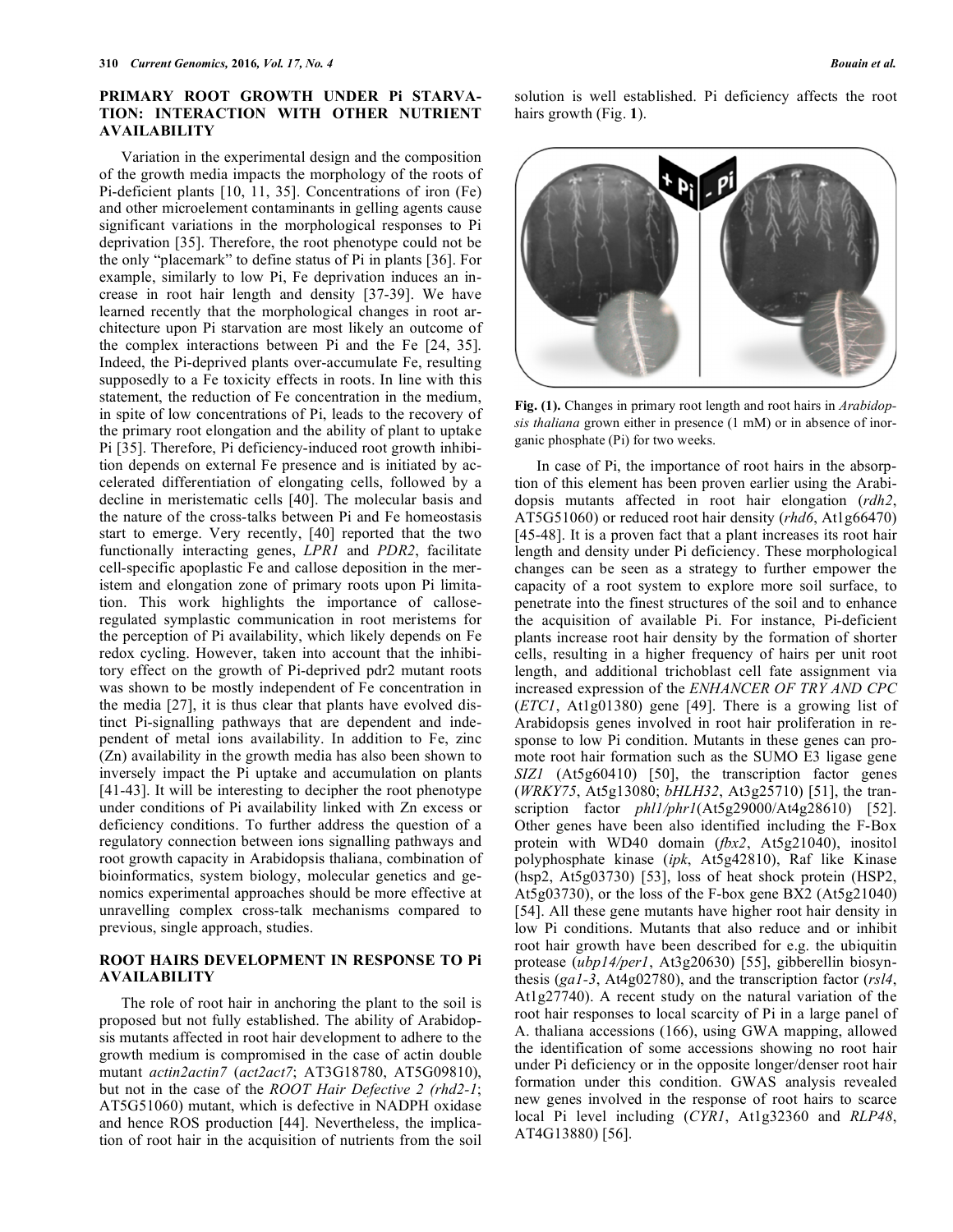#### *Recent Advances in Understanding the Molecular Mechanisms Current Genomics,* **2016***, Vol. 17, No. 4* **311**

 In the post genomic area, root hair cells can be seen as a system biology model to investigate Pi uptake, and response to Pi deficiency at a plant cell level. A system model for root hairs should include gene regulatory and signal transduction networks, and metabolic pathways related to various aspects of root hair function [57]. To generate this knowledge, there is a need of methodological development and improvement. In method development, efficient ways to isolate and manipulate the fragile root hair cells is the first crucial step to generate the "omics" data. To date, the transcriptome data on isolated root hair cells have been reported only on limited number of plant species such as Soybean [58]. Analysis of transcriptome of root hair in presence or absence of Pi, using the DNA microarray hybridization and high-throughput sequencing technologies will help in obtaining the repertoire of gene expression which can be used for the identification of Pi- specific regulatory genes. At the microscopic level, the observation of root hair, with minimal interference from surrounding cells, is feasible and enables the analysis of different biological processes related to root hair elongation under different Pi regimes. Nevertheless, further method improvement is also needed to measure and visualize intercellular Pi dynamics and Pi signalling molecules accurately. Integration of "omics" data to generate a comprehensive model remains particularly challenging. Bioinformatics and systems biology are promising approaches to help integrating these large biological data sets.

 The combination of traditional forward genetics, genomics and systems biology approaches emerge as a powerful strategy to uncover key players in ion signalling pathways crosstalk in plant. These approaches were successfully used to predict network modeling of the high-resolution dynamic plant transcriptome in response to nitrate [59, 60]. Such approaches, implemented as part of the adaptive response of the root system to the Pi deficiency, should emerge original crosstalk between Pi and plant hormone signalling pathways.

## **PHYTOHORMONES INFLUENCE ROOT DEVEL-OPMENT IN RESPONSE TO Pi AVAILABILITY**

 Hormonal activities have been implicated in different developmental aspects of root growth under Pi deficiency, with either promotive or repressive effects [61]. Nevertheless, how Pi signal interacts with those of others nutrients at the molecular level, is a largely unanswered question in plants.

 The responses of the Arabidopsis root system architecture to Pi deficiency involve both auxin-dependent and auxin-independent mechanisms [8, 10, 13, 39, 62, 63]. In a similar manner to wild type plants, all auxin-related mutants (aux1 and eir1, axr1, axr2 and axr4) showed a decrease in primary root length as well as an increase in lateral root number and density in response to Pi deficiency. The only exception is the auxin response mutant iaa28 which is severely defective in lateral root formation in plants grown in either Pi-sufficient or Pi-deficient conditions [13]. Lateral root formation in Pi starvation appeared to require a class of transcriptional regulators that mediate growth and developmental responses to auxins AUXIN RESPONSE FACTOR 19 (ARF19, AT1G19220) and which involves an SCFTIR1 dependent signalling mechanism [64]. Like wild type, the

root hair elongation in the hairless auxin-resistant mutant axr1 and axr2, as well as in the auxin-insensitive mutant aux1, is stimulated in low Pi condition [65].

 Recent experimental evidences indicate that auxin could affect root architecture in Pi-starved plants via modulation of the status of other phytohormones. For example, it has been proposed that auxin may regulate root growth by modulating gibberellic acid (GA) signalling [66]. In line with this report, Jiang *et al.*, (2007) showed that low Pi in plants resulted in a reduction in bioactive GA levels and accumulation of DELLA proteins. Worth noting that DELLA-mediated signalling contributes only to certain aspects of Pi-deficiency response in roots, typically are suppression of the primary root growth and promotion of root hairs [67].

 The gaseous phytohormone, ethylene, has been shown to play an integral local role in the root hair formation, the lateral root elongation, and the reduction of primary root elongation upon Pi starvation [67]. The root system of all ethylene mutants, such as the ethylene-insensitive mutants etr1, ein2, ein3, and hls, the ethylene-overproducing mutant eto1 and the ethylene constitutive response mutant ctr1, respond to Pi deprivation by a decrease in primary root growth and an increase in lateral root formation, although the response of the ctr1 and eto1 mutants was reduced compared to wild type [8, 13]. Some indication for the role of ethylene in systemic Pi signalling through modulation a number of systemically controlled Pi starvation responses start to emerge [68].

 Recently role of strigolactones (SLs) in plant responses to Pi growth conditions have been reported [69]. Pideficiency has been shown to increase SLs biosynthesis in Arabidopsis roots and transport through the xylem to the shoot [70]. SLs act as long-distance shoot-branching inhibitors [70, 71]. SLs have also been suggested to have a positive effect on root-hair elongation, mediated via the MAX2 F-box. The SLs' ability to regulate root development may be executed by induction of the ethylene pathway in conjunction with regulation of auxin transport [72, 73]. SLs were suggested to negatively regulate lateral root (LR) formation in Arabidopsis, under conditions of sufficient Pi nutrition [74].

 The brassinosteroid (BR) signaling pathway regulates numerous physiological and developmental processes in plants. In roots, BRs have both promoting and inhibitory effects on growth, depending on the intensity of the signal [75]. [61] reported that two homologous BR transcriptional effectors, namely *BRASSINAZOLE-RESISTANT 1* (*BZR1*) and *BRASSINAZOLE-RESISTANT 2* (*BZR2*), block these responses (namely exhaustion of the primary meristem, impaired unidirectional cell expansion and elevated density of lateral roots), consequently maintaining normal root development under low Pi conditions. The roots of the bzr1-D mutants remain longer at the very low Pi concentration compared to wild type.

### **CONCLUSION**

 Over the past few decades, many research works aimed to elucidate the molecular mechanisms controlling Pi homeostasis in plants have been performed using Arabidopsis thaliana as a model system. A combination of genetics, mo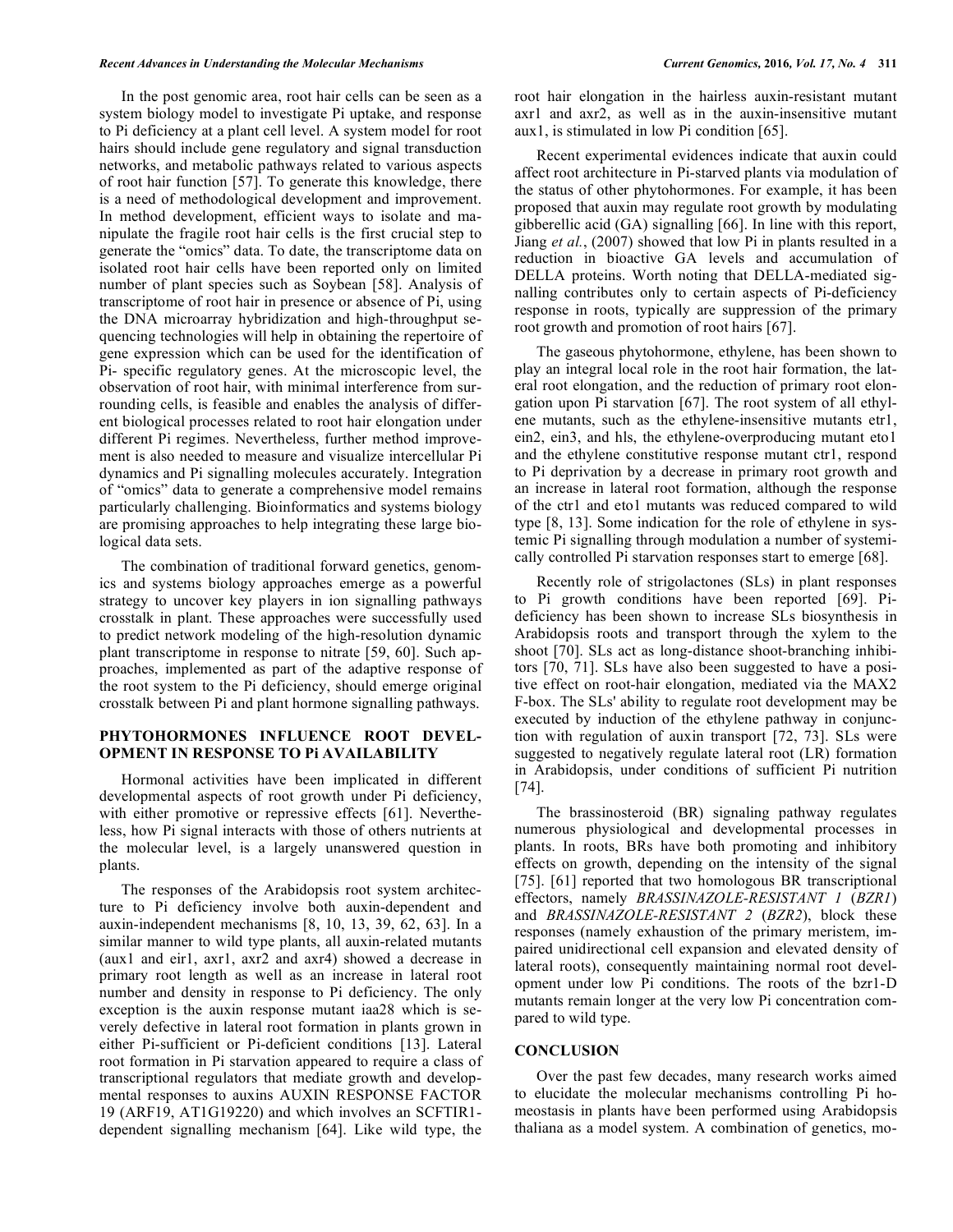lecular biology and genomics led to the identification and characterization of a number of genes that regulate growth and development of the root in Arabidopsis in response to Pi deficiency. Nevertheless, it is clear that much remains to be discovered to fully appreciate the molecular processes that govern the adaptation of plants root system to Pi availability. Achieving this objective becomes possible thanks to the available resources in the current post-genomic era including completion of the Arabidopsis genome, developing genomewide profiling technology, the system biology methods and an arrays of experimental tools including phenotyping platforms. Orthologous of the Arabidopsis regulatory genes in crop plants could be then targeted for biotechnological and agronomical applications.

### **CONFLICT OF INTEREST**

 The author(s) confirm that this article content has no conflict of interest.

### **ACKNOWLEDGEMENTS**

 The authors wish to thank Dr Sikander Pal and Dr Aida Rouached for his constructive comments on the review. This work was supported, in part, by the "Institut National de la Recherche Agronomique" to H.R and P.D and from the Tunisian government to N.B. The authors apologize to any colleagues whose relevant work has not been mentioned.

### **REFERENCES**

- [1] Neset, T. S.; Cordell, D. Global phosphorus scarcity: identifying synergies for a sustainable future. *J. Sci. Food Agric.,* **2012,** *92* (1), 2-6.
- [2] Syers, J. K.; Johnston, A. E.; Curtin, D. C. Efficiency of Soil and Fertilizer Phosphorus Use. *FAO Fertilizer and Plant Nutrition Bulletin*, **2008,** *18*.
- [3] Rouached, H.; Arpat, A. B.; Poirier, Y. Regulation of phosphate starvation responses in plants: signaling players and cross-talks. *Mol Plant.,* **2010,** *3* (2), 288-99.
- [4] Briat, J. F.; Rouached, H.; Tissot, N.; Gaymard, F.; Dubos, C. Integration of P, S, Fe, and Zn nutrition signals in Arabidopsis thaliana: potential involvement of PHOSPHATE STARVATION RESPONSE 1 (PHR1). *Front. Plant Sci.,* **2015,** *6*, 290.
- [5] Wang, Y.; Ribot, C.; Rezzonico, E.; Poirier, Y. Structure and expression profile of the Arabidopsis PHO1 gene family indicates a broad role in inorganic phosphate homeostasis. *Plant Physiol.,* **2004,** *135* (1), 400-11.
- [6] Nussaume, L.; Kanno, S.; Javot, H.; Marin, E.; Pochon, N.; Ayadi, A.; Nakanishi, T. M.; Thibaud, M. C. Phosphate Import in Plants: Focus on the PHT1 Transporters. *Front. Plant Sci.,* **2011,** *2*, 83.
- [7] Peret, B.; Desnos, T.; Jost, R.; Kanno, S.; Berkowitz, O.; Nussaume, L. Root architecture responses: in search of phosphate. *Plant Physiol.,* **2014,** *166* (4), 1713-23.
- [8] Williamson, L. C.; Ribrioux, S. P.; Fitter, A. H.; Leyser, H. M. Phosphate availability regulates root system architecture in Arabidopsis. *Plant physiol.,* **2001,** *126,* (2), 875-82.
- [9] Linkohr, B. I.; Williamson, L. C.; Fitter, A. H.; Leyser, H. M. Nitrate and phosphate availability and distribution have different effects on root system architecture of Arabidopsis. *Plant J.,* **2002,** *29,*  (6), 751-60.
- [10] Al-Ghazi, Y.; Muller, B.; Pinloche, S.; Tranbarger, T. J.; Nacry, P.; Rossignol, M.; Tardieu, F.; Doumas, P. Temporal responses of Arabidopsis root architecture to phosphate starvation: Evidence for the involvement of auxin signalling. *Plant Cell Environ.,* **2003**, *26*, 1053-1066.
- [11] Reymond, M.; Svistoonoff, S.; Loudet, O.; Nussaume, L.; Desnos, T. Identification of QTL controlling root growth response to phosphate starvation in Arabidopsis thaliana. *Plant Cell Environ.,* **2006,** *29* (1), 115-25.
- [12] Sanchez-Calderon, L.; Lopez-Bucio, J.; Chacon-Lopez, A.; Gutierrez-Ortega, A.; Hernandez-Abreu, E.; Herrera-Estrella, L. Characterization of low phosphorus insensitive mutants reveals a crosstalk between low phosphorus-induced determinate root development and the activation of genes involved in the adaptation of Arabidopsis to phosphorus deficiency. *Plant Physiol.,* **2006,** *140* (3), 879-89.
- [13] Lopez-Bucio, J.; Hernandez-Abreu, E.; Sanchez-Calderon, L.; Perez-Torres, A.; Rampey, R. A.; Bartel, B.; Herrera-Estrella, L. An auxin transport independent pathway is involved in phosphate stress-induced root architectural alterations in Arabidopsis. Identification of BIG as a mediator of auxin in pericycle cell activation. *Plant Physiol.,* **2005,** *137* (2), 681-91.
- [14] Chevalier, F.; Pata, M.; Nacry, P.; Doumas, P.; Rossignol, M. Effects of phosphate availability on the root system architecture: large-scale analysis of the natural variation between Arabidopsis accessions. *Plant Cell Physiol.,* **2003**, *26* (11), 1839-1850.
- [15] Slovak, R.; Goschl, C.; Su, X.; Shimotani, K.; Shiina, T.; Busch, W. A Scalable Open-Source Pipeline for Large-Scale Root Phenotyping of Arabidopsis. *Plant Cell.,* **2014,** *26* (6), 2390-2403.
- [16] Fahlgren, N.; Gehan, M. A.; Baxter, I. Lights, camera, action: highthroughput plant phenotyping is ready for a close-up. *Curr. Opin. Plant Biol.,* **2015,** *24,* 93-99.
- [17] Benfey, P. N.; Bennett, M.; Schiefelbein, J. Getting to the root of plant biology: impact of the Arabidopsis genome sequence on root research. *Plant J.,* **2010,** *61* (6), 992-1000.
- [18] Meijon, M.; Satbhai, S. B.; Tsuchimatsu, T.; Busch, W. Genomewide association study using cellular traits identifies a new regulator of root development in Arabidopsis. *Nature Genet.,* **2014,** *46* (1), 77-81.
- [19] Hammond, J. P.; Bennett, M. J.; Bowen, H. C.; Broadley, M. R.; Eastwood, D. C.; May, S. T.; Rahn, C.; Swarup, R.; Woolaway, K. E.; White, P. J. Changes in gene expression in Arabidopsis shoots during phosphate starvation and the potential for developing smart plants. *Plant Physiol.,* **2003,** *132,* (2), 578-96.
- [20] Ong, S. E.; Mann, M. Mass spectrometry-based proteomics turns quantitative. *Nature Cell Biol.,* **2005,** *1*, (5) 252-62.
- [21] Brady, S. M.; Orlando, D. A.; Lee, J. Y.; Wang, J. Y.; Koch, J.; Dinneny, J. R.; Mace, D.; Ohler, U.; Benfey, P. N. A highresolution root spatiotemporal map reveals dominant expression patterns. *Science.,* **2007,** *318*, (5851), 801-6.
- [22] Thibaud, M. C.; Arrighi, J. F.; Bayle, V.; Chiarenza, S.; Creff, A.; Bustos, R.; Paz-Ares, J.; Poirier, Y.; Nussaume, L. Dissection of local and systemic transcriptional responses to phosphate starvation in Arabidopsis. *Plant J.,* **2010,** *64,* (5), 775-89.
- [23] Peret, B.; Clement, M.; Nussaume, L.; Desnos, T. Root developmental adaptation to phosphate starvation: better safe than sorry. *Trends Plant Sci.,* **2011,** *16,* (8), 442-50.
- [24] Svistoonoff, S.; Creff, A.; Reymond, M.; Sigoillot-Claude, C.; Ricaud, L.; Blanchet, A.; Nussaume, L.; Desnos, T. Root tip contact with low-phosphate media reprograms plant root architecture. *Nature Genet.,* **2007,** *39* (6), 792-6.
- [25] Ticconi, C. A.; Abel, S. Short on phosphate: plant surveillance and countermeasures. *Trends Plant Sci.,* **2004,** *9* (11), 548-55.
- [26] Ticconi, C. A.; Delatorre, C. A.; Lahner, B.; Salt, D. E.; Abel, S. Arabidopsis pdr2 reveals a phosphate-sensitive checkpoint in root development. *Plant J.,* **2004,** *37* (6), 801-14.
- [27] Ticconi, C. A.; Lucero, R. D.; Sakhonwasee, S.; Adamson, A. W.; Creff, A.; Nussaume, L.; Desnos, T.; Abel, S. ER-resident proteins PDR2 and LPR1 mediate the developmental response of root meristems to phosphate availability. *Proc. Natl. Acad. Sci. U. S. A.,* **2009,** *106* (33), 14174-9.
- [28] Camacho-Cristobal, J. J.; Rexach, J.; Conejero, G.; Al-Ghazi, Y.; Nacry, P.; Doumas, P., PRD, an Arabidopsis AINTEGUMENTAlike gene, is involved in root architectural changes in response to phosphate starvation. *Planta.,* **2008,** *228* (3), 511-22.
- [29] Rhee, S. Y.; Beavis, W.; Berardini, T. Z.; Chen, G.; Dixon, D.; Doyle, A.; Garcia-Hernandez, M.; Huala, E.; Lander, G.; Montoya, M.; Miller, N.; Mueller, L. A.; Mundodi, S.; Reiser, L.; Tacklind, J.; Weems, D. C.; Wu, Y.; Xu, I.; Yoo, D.; Yoon, J.; Zhang, P. The Arabidopsis Information Resource (TAIR): a model organism database providing a centralized, curated gateway to Arabidopsis biology, research materials and community. *Nucleic Acids Res.,* **2003,** *31* (1), 224-8.
- [30] Craigon, D. J.; James, N.; Okyere, J.; Higgins, J.; Jotham, J.; May, S. NASCArrays: a repository for microarray data generated by NASC's transcriptomics service. *Nucleic Acids Res.,* **2004,** *32,* (Da-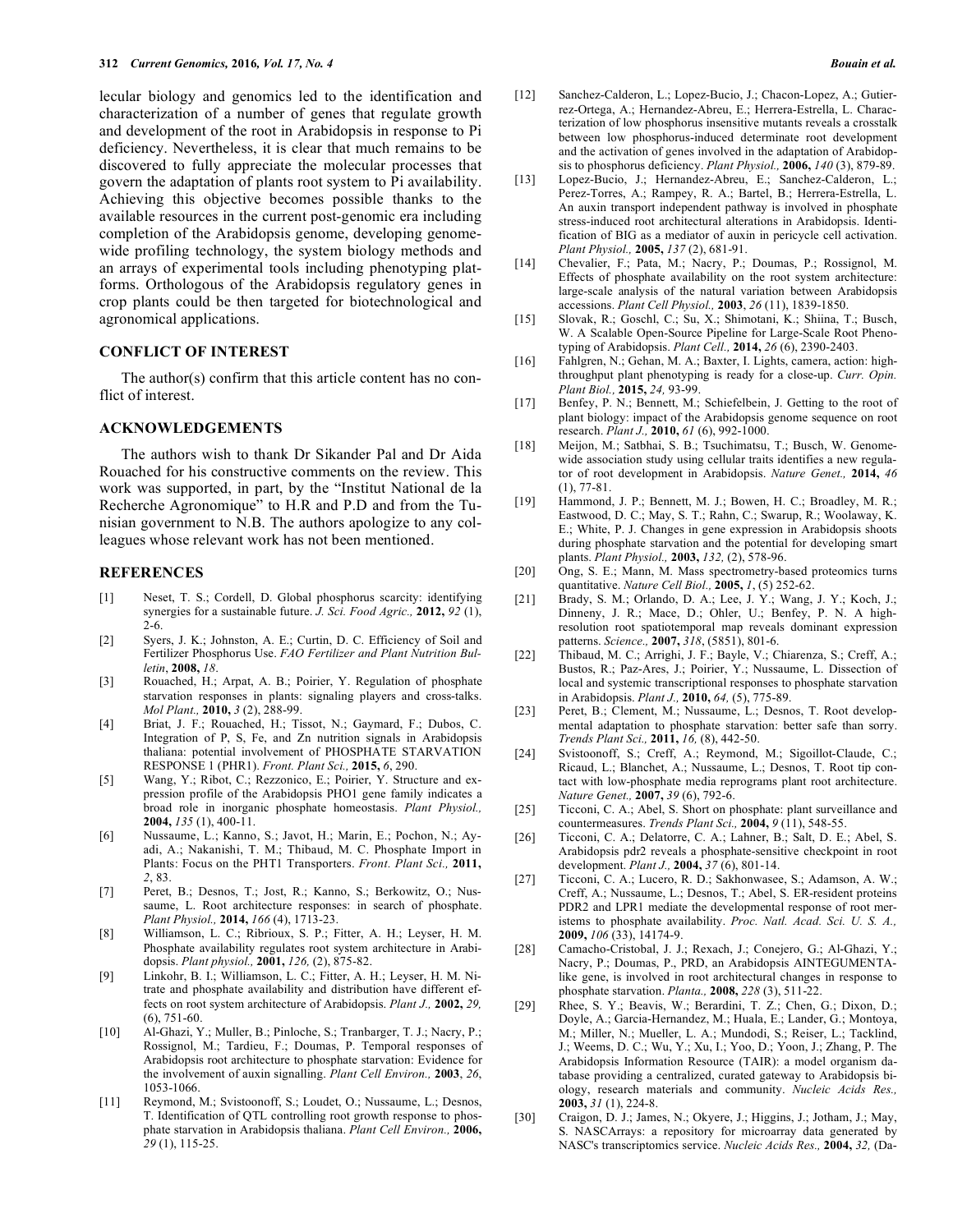tabase issue), D575-7.

- [31] Ball, C. A.; Awad, I. A.; Demeter, J.; Gollub, J.; Hebert, J. M.; Hernandez-Boussard, T.; Jin, H.; Matese, J. C.; Nitzberg, M.; Wymore, F.; Zachariah, Z. K.; Brown, P. O.; Sherlock, G. The Stanford Microarray Database accommodates additional microarray platforms and data formats. *Nucleic Acids Res.,* **2005,** *33*, (Database issue), D580-2.
- [32] Zimmermann, P.; Hirsch-Hoffmann, M.; Hennig, L.; Gruissem, W. GENEVESTIGATOR. Arabidopsis microarray database and analysis toolbox. *Plant Physiol.,* **2004,** *136* (1), 2621-32.
- [33] Obayashi, T.; Kinoshita, K.; Nakai, K.; Shibaoka, M.; Hayashi, S.; Saeki, M.; Shibata, D.; Saito, K.; Ohta, H. ATTED-II: a database of co-expressed genes and cis elements for identifying co-regulated gene groups in Arabidopsis. *Nucleic Acids Res.,* **2007,** *35,* (Database issue), D863-9.
- [34] Srinivasasainagendra, V.; Page, G. P.; Mehta, T.; Coulibaly, I.; Loraine, A. E. CressExpress: a tool for large-scale mining of expression data from Arabidopsis. *Plant Physiol.,* **2008,** *147* (3), 1004-16.
- [35] Ward, J. T.; Lahner, B.; Yakubova, E.; Salt, D. E.; Raghothama, K. G. The effect of iron on the primary root elongation of Arabidopsis during phosphate deficiency. *Plant Physiol.,* **2008,** *147* (3), 1181- 91.
- [36] Rouached, H.; Secco, D.; Arpat, B. A. Regulation of ion homeostasis in plants: current approaches and future challenges. *Plant Signal Behav.,* **2010,** *5* (5), 501-2.
- [37] Schikora, A.; Schmidt, W. Acclimative changes in root epidermal cell fate in response to Fe and P deficiency: a specific role for auxin? *Protoplasma.,* **2001,** *218* (1-2), 67-75.
- [38] Schikora, A.; Schmidt, W. Iron stress-induced changes in root epidermal cell fate are regulated independently from physiological responses to low iron availability. *Plant Physiol.,* **2001,** *125* (4), 1679-87.
- [39] Schmidt, W.; Schikora, A. Different pathways are involved in phosphate and iron stress-induced alterations of root epidermal cell development. *Plant Physiol.,* **2001,** *125*, (4), 2078-84.
- [40] Muller, J.; Toev, T.; Heisters, M.; Teller, J.; Moore, K. L.; Hause, G.; Dinesh, D. C.; Burstenbinder, K.; Abel, S. Iron-dependent callose deposition adjusts root meristem maintenance to phosphate availability. *Dev. Cell.,* **2015,** *33* (2), 216-30.
- [41] Khan, G. A.; Bouraine, S.; Wege, S.; Li, Y.; de Carbonnel, M.; Berthomieu, P.; Poirier, Y.; Rouached, H. Coordination between zinc and phosphate homeostasis involves the transcription factor PHR1, the phosphate exporter PHO1, and its homologue PHO1; H3 in Arabidopsis. *J. Exp. Bot.,* **2014,** *65* (3), 871-84.
- [42] Bouain, N.; Kisko, M.; Rouached, A.; Dauzat, M.; Lacombe, B.; Belgaroui, N.; Ghnaya, T.; Davidian, J. C.; Berthomieu, P.; Abdelly, C.; Rouached, H. Phosphate/zinc interaction analysis in two lettuce varieties reveals contrasting effects on biomass, photosynthesis, and dynamics of Pi transport. *Biomed. Res. Int., 2014,* **2014,** 548254.
- [43] Bouain, N.; Shahzad, Z.; Rouached, A.; Khan, G. A.; Berthomieu, P.; Abdelly, C.; Poirier, Y.; Rouached, H. Phosphate and zinc transport and signalling in plants: toward a better understanding of their homeostasis interaction. *J. Exp. Bot.,* **2014,** *65* (20), 5725-41.
- [44] Gilliland, L. U.; Kandasamy, M. K.; Pawloski, L. C.; Meagher, R. B. Both vegetative and reproductive actin isovariants complement the stunted root hair phenotype of the Arabidopsis act2-1 mutation. *Plant Physiol.,* **2002,** *130* (4), 2199-209.
- [45] Bates, T. R.; Lynch, J. P. Stimulation of root hair elongation in Arabidopsis thaliana by low phosphorus availability. *Plant Cell Environ.,* **1996,** *19*, 529-538.
- [46] Bates, T. R.; Lynch, J. P., Plant growth and phosphorus accumulation of wild type and two root hair mutants of Arabidopsis thaliana (Brassicaceae). *Am. J. Bot.,* **2000,** *87,* 958-963.
- [47] Bates, T. R.; Lynch, J. P., The efficiency of Arabidopsis thaliana (Brassicaceae) root hairs in phosphorus acquisition. *Am. J. Bot.,* **2000,** *87*, 964-970.
- [48] Bates, T. R.; Lynch, J. P. Root hairs confer a competitive advantage under low phosphorus availability. *Plant Soil.,* **2001**, *236,* 243- 250.
- [49] Savage, N.; Yang, T. J.; Chen, C. Y.; Lin, K. L.; Monk, N. A.; Schmidt, W. Positional signaling and expression of ENHANCER OF TRY AND CPC1 are tuned to increase root hair density in response to phosphate deficiency in Arabidopsis thaliana. *Plos One.,* **2013,** *8* (10), e75452.
- [50] Miura, K.; Rus, A.; Sharkhuu, A.; Yokoi, S.; Karthikeyan, A. S.; Raghothama, K. G.; Baek, D.; Koo, Y. D.; Jin, J. B.; Bressan, R. A.; Yun, D. J.; Hasegawa, P. M. The Arabidopsis SUMO E3 ligase SIZ1 controls phosphate deficiency responses. *Proc. Natl. Acad. Sci. U. S. A.,* **2005,** *102* (21), 7760-5.
- [51] Chen, Z. H.; Nimmo, G. A.; Jenkins, G. I.; Nimmo, H. G., BHLH32 modulates several biochemical and morphological processes that respond to Pi starvation in Arabidopsis. *Biochem. J.,* **2007,** *405,* 191–198.
- [52] Bustos, R.; Castrillo, G.; Linhares, F.; Puga, M. I.; Rubio, V.; Perez-Perez, J.; Solano, R.; Leyva, A.; Paz-Ares, J. A central regulatory system largely controls transcriptional activation and repression responses to phosphate starvation in Arabidopsis. *Plos Genet.,* **2010,** *6* (9), e1001102.
- [53] Lei, M.; Zhu, C.; Liu, Y.; Karthikeyan, A. S.; Bressan, R. A.; Raghothama, K. G.; Liu, D. Ethylene signalling is involved in regulation of phosphate starvation-induced gene expression and production of acid phosphatases and anthocyanin in Arabidopsis. *New Phytol.,* **2011,** *189* (4), 1084-1095.
- [54] Chen, Z. H.; Jenkins, G. I.; Nimmo, H. G. Identification of an Fbox protein that negatively regulates P(i) starvation responses. *Plant cell physiol.,* **2008,** *49* (12), 1902-6.
- [55] Li, W.F., Perry, P.J., Prafulla, N.N., Schmidt, W. Ubiquitin-specific protease 14 (UBP14) is involved in root responses to phosphate deficiency in Arabidopsis. *Mol. Plant.,* **2010,** *3* (1), 212-23.
- [56] Stetter, M. G.; Schmid, K.; Ludewig, U. Uncovering genes and ploidy involved in the high diversity in root hair density, length and response to local scarce phosphate in Arabidopsis thaliana. *Plos One.,* **2015,** *10* (3), e0120604.
- [57] Libault, M.; Brechenmacher, L.; Cheng, J.; Xu, D.; Stacey, G. Root hair systems biology. *Trends Plant Sci.,* **2010,** *15* (11), 641-50.
- [58] Libault, M.; Farmer, A.; Brechenmacher, L.; May, G. D.; Stacey, G. Soybean root hairs: a valuable system to investigate plant biology at the cellular level. *Plant Signal Behav.,* **2010**, *5* (4), 419-21.
- [59] Krouk, G.; Lacombe, B.; Bielach, A.; Perrine-Walker, F.; Malinska, K.; Mounier, E.; Hoyerova, K.; Tillard, P.; Leon, S.; Ljung, K.; Zazimalova, E.; Benkova, E.; Nacry, P.; Gojon, A. Nitrateregulated auxin transport by NRT1.1 defines a mechanism for nutrient sensing in plants. *Dev Cell.,* **2010,** *18* (6), 927-37.
- [60] Krouk, G.; Mirowski, P.; LeCun, Y.; Shasha, D. E.; Coruzzi, G. M. Predictive network modeling of the high-resolution dynamic plant transcriptome in response to nitrate. *Genome Biol.,* **2010,** *11* (12), R123.
- [61] Singh, A. P.; Savaldi-Goldstein, S. Growth control: brassinosteroid activity gets context. *J. Exp. Bot.,* **2015,** *66* (4), 1123-32.
- [62] Nacry, P.; Canivenc, G.; Muller, B.; Azmi, A.; Van Onckelen, H.; Rossignol, M.; Doumas, P. A role for auxin redistribution in the responses of the root system architecture to phosphate starvation in Arabidopsis. *Plant Physiol.,* **2005,** *138* (4), 2061-74.
- [63] Lopez-Bucio, J.; Hernandez-Abreu, E.; Sanchez-Calderon, L.; Nieto-Jacobo, M. F.; Simpson, J.; Herrera-Estrella, L. Phosphate availability alters architecture and causes changes in hormone sensitivity in the Arabidopsis root system. *Plant Physiol.,* **2002,** *129*   $(1)$ , 244-56.
- [64] Perez-Torres, C. A.; Lopez-Bucio, J.; Cruz-Ramirez, A.; Ibarra-Laclette, E.; Dharmasiri, S.; Estelle, M.; Herrera-Estrella, L. Phosphate availability alters lateral root development in Arabidopsis by modulating auxin sensitivity via a mechanism involving the TIR1 auxin receptor. *Plant Cell.,* **2008,** *20* (12), 3258-72.
- [65] Ma, Z.; Bielenberg, D. G.; Brown, K. M.; Lynch, J. P. Regulation of root hair density by phosphorus availability in Arabidopsis thaliana. *Plant Cell Environ.,* **2001,** *24,* 459-467.
- [66] Fu, X.; Harberd, N. P., Auxin promotes Arabidopsis root growth by modulating gibberellin response. *Nature.,* **2003,** *421,* (6924), 740-3.
- [67] Jiang, C.; Gao, X.; Liao, L.; Harberd, N. P.; Fu, X. Phosphate starvation root architecture and anthocyanin accumulation responses are modulated by the gibberellin-DELLA signaling pathway in Arabidopsis. *Plant Physiol.,* **2007,** *145,* (4), 1460-70.
- [68] Nagarajan, V. K.; Smith, A. Ethylene's role in phosphate starvation signaling: more than just a root growth regulator. *Plant Cell Physiol.,* **2012**, *53*,(2), 277-86.
- [69] Kumar, M.; Pandya-Kumar, N.; Dam, A.; Haor, H.; Mayzlish-Gati, E.; Belausov, E.; Wininger, S.; Abu-Abied, M.; McErlean, C. S.; Bromhead, L. J.; Prandi, C.; Kapulnik, Y.; Koltai, H. Arabidopsis response to low-phosphate conditions includes active changes in actin filaments and PIN2 polarization and is dependent on stri-